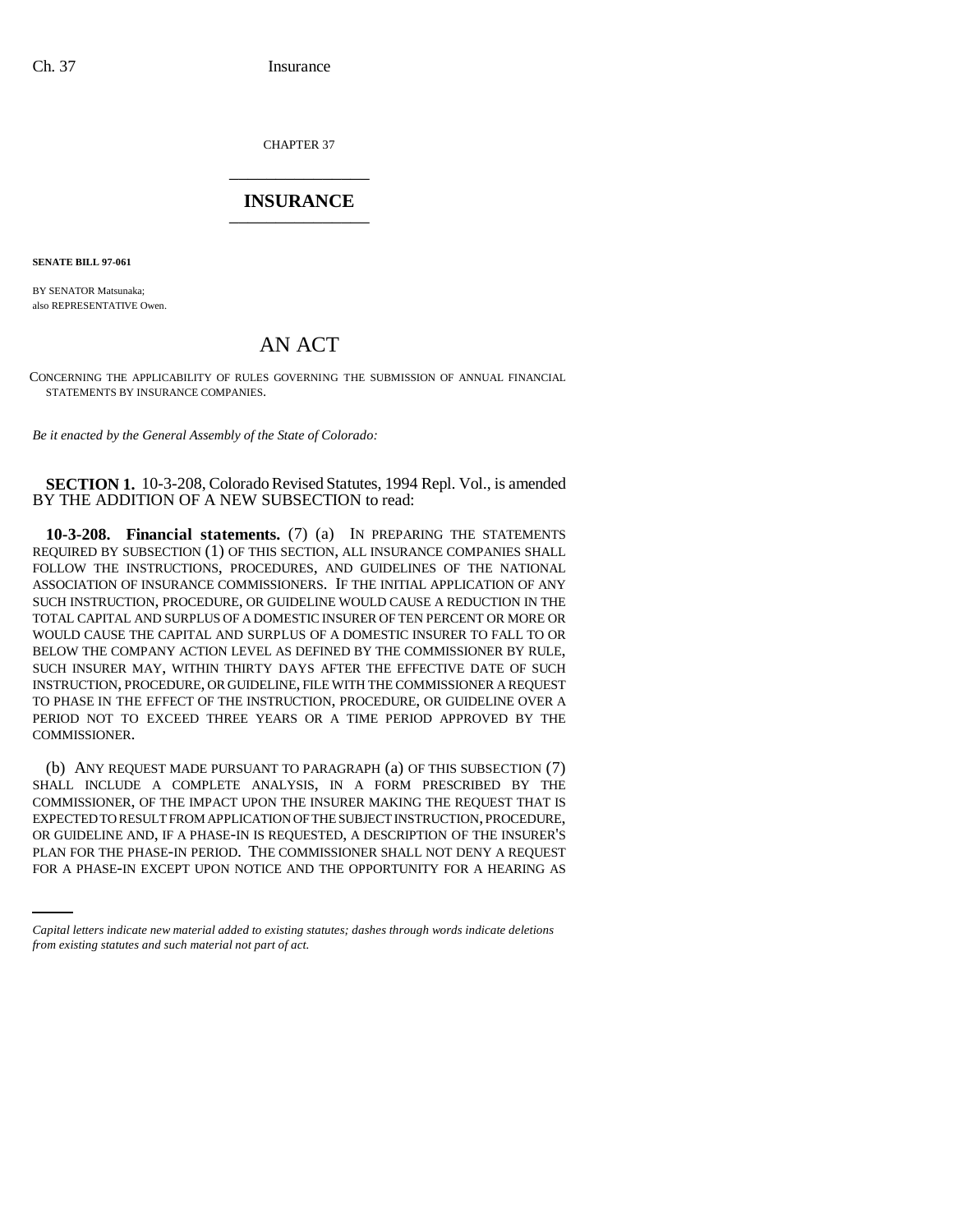#### PROVIDED IN SECTION 24-4-105, C.R.S.

(c) ANY REQUEST FOR A HEARING MADE PURSUANT TO PARAGRAPH (b) OF THIS SUBSECTION (7) SHALL INCLUDE A DESCRIPTION OF THE BASIS ON WHICH RELIEF IS SOUGHT. UPON RECEIVING SUCH A REQUEST, THE COMMISSIONER SHALL, WITH REGARD TO THE INSURER MAKING THE REQUEST, POSTPONE THE EFFECTIVE DATE OF THE SUBJECT INSTRUCTION, PROCEDURE, OR GUIDELINE PENDING THE CONCLUSION OF THE HEARING AND THE TAKING OF FINAL AGENCY ACTION THEREON. THE HEARING SHALL COMMENCE WITHIN SIXTY DAYS AFTER THE COMMISSIONER RECEIVES THE REQUEST AND SHALL BE CONDUCTED IN ACCORDANCE WITH SECTION 24-4-105,C.R.S.

**SECTION 2.** 10-6-130 (2), Colorado Revised Statutes, 1994 Repl. Vol., is amended to read:

**10-6-130. Laws applicable.** (2) Group captive insurance companies are subject to the provisions of section  $10-3-208$  (3) SECTION 10-3-208 (3) TO (7), part 2 of article 1 of this title, article 2 of this title, and parts 8 and 14 of article 3 of this title.

**SECTION 3.** 10-16-111 (1), Colorado Revised Statutes, 1994 Repl. Vol., is amended to read:

**10-16-111. Annual statement and reports.** (1) **Nonprofit hospital, medical-surgical, and health service corporations.** (a) All corporations subject to the provisions of this part 1 and part 3 of this article doing business in this state on July 1, 1967, or which may thereafter do business in this state, shall make and file annually with the commissioner, on or before the first day of March of each year, a statement under oath upon a form prescribed by the commissioner stating the amount of all membership dues or subscriber fees collected in this state or from residents thereof by the corporation making such statement during the year ending the last day of December next preceding; the amounts actually paid during such year for hospital, medical-surgical, and other health services for the subscribers or members of the corporation, and the amounts placed in established reserves for cases billed but not yet paid, unreported and unbilled cases, retroactive cost adjustments, membership dues or fees paid in advance but not yet earned, and all other liabilities and obligations required of domestic insurers which are consistent with the responsibilities of such corporations. The annual statement made to the commissioner pursuant to this subsection (1) shall at least include the substance of that which is required by what is known as the convention blank form for hospital, medical, and dental service or indemnity corporations adopted from year to year by the national association of insurance commissioners, including any instructions, procedures, and guidelines not in conflict with any provision of this title for completing the convention blank form.

(b) IN PREPARING THE STATEMENTS REQUIRED BY PARAGRAPH (a) OF THIS SUBSECTION (1), ALL INSURANCE COMPANIES SHALL FOLLOW THE INSTRUCTIONS, PROCEDURES, AND GUIDELINES OF THE NATIONAL ASSOCIATION OF INSURANCE COMMISSIONERS. IF THE INITIAL APPLICATION OF ANY SUCH INSTRUCTION, PROCEDURE, OR GUIDELINE WOULD CAUSE A REDUCTION IN THE TOTAL CAPITAL AND SURPLUS OF A DOMESTIC INSURER OF TEN PERCENT OR MORE OR WOULD CAUSE THE CAPITAL AND SURPLUS OF A DOMESTIC INSURER TO FALL TO OR BELOW THE COMPANY ACTION LEVEL AS DEFINED BY THE COMMISSIONER BY RULE, SUCH INSURER MAY,